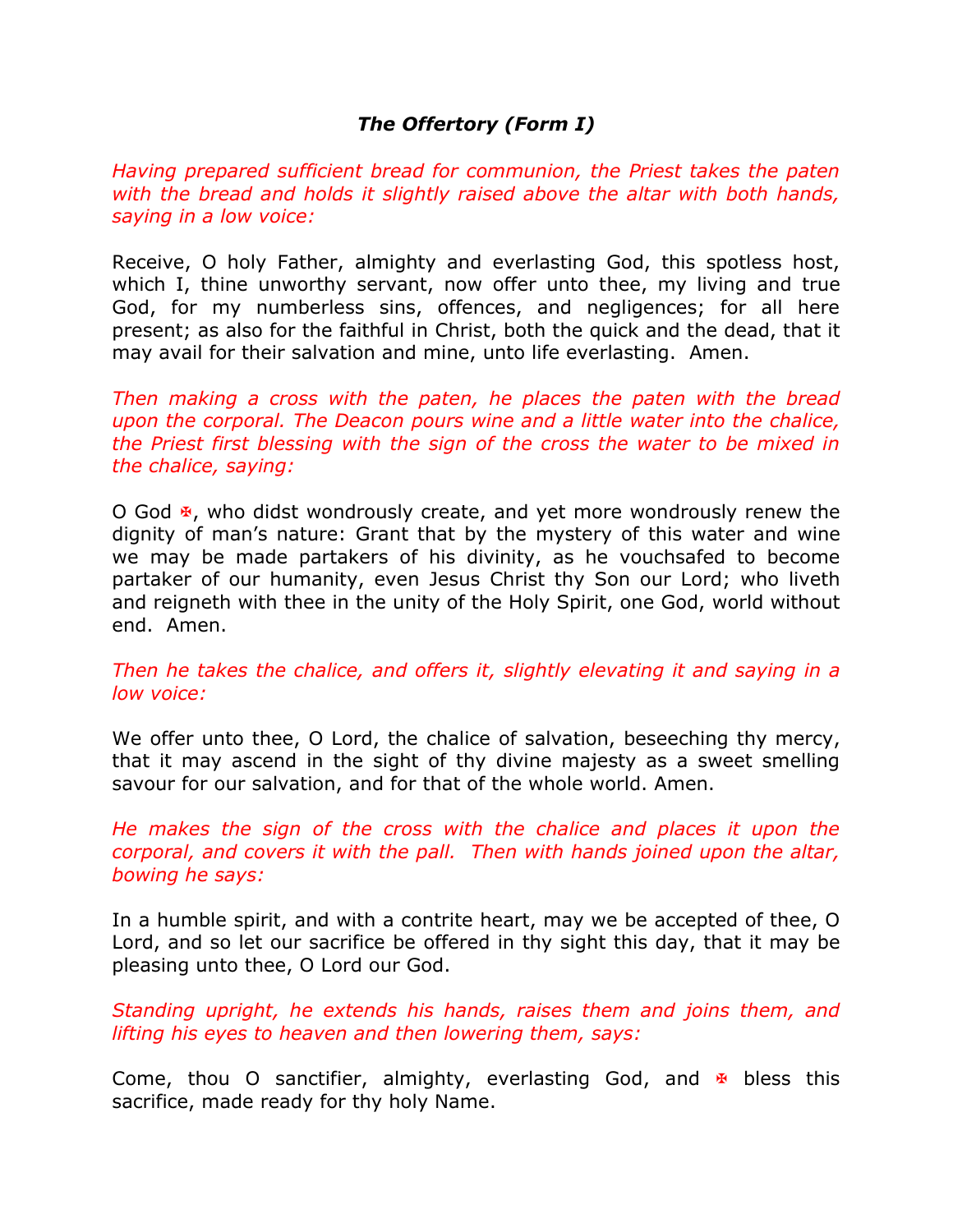## *If incense is used, he blesses it saying:*

Through the intercession of blessed Michael the Archangel standing at the right hand of the altar of incense, and of all his elect, may the Lord vouchsafe to  $\overline{x}$  bless this incense, and to receive it for a sweet smelling savour; through Christ our Lord. Amen.

*And receiving the thurible, he censes the Oblations, in the customary manner.*

*Then he censes the altar and returns the thurible to the Deacon or server. Then the Priest is censed by the Deacon or server, and afterwards the others in order. Meanwhile, the Priest, standing at the side of the altar, washes his hands, saying in a low voice:*

I will wash my hands in innocency, O Lord; and so will I go to thine altar; That I may show the voice of thanksgiving, and tell of all thy wondrous works. Lord, I have loved the habitation of thy house and the place where thine honour dwelleth. O shut not up my soul with the sinners, nor my life with the blood-thirsty; In whose hands is wickedness, and their right hand is full of gifts. But as for me, I will walk innocently: O deliver me, and be merciful unto me. My foot standeth right; I will praise the Lord in the congregations. Glory be to the Father and to the Son and to the Holy Spirit. As it was in the beginning, is now, and ever shall be, world without end. Amen.

## *Psalm 26:6-12*

## *Then bowing in the middle of the altar, with hands joined upon it, he says in a low voice:*

Receive, O holy Trinity, this oblation which we offer unto thee in memory of the passion, resurrection, and ascension of our Lord Jesus Christ; in honour of blessed Mary ever-virgin, of blessed John the Baptist, of the holy Apostles Peter and Paul, and all the Saints, that it may be to their honour, and for our salvation; and that like as we remember them on earth, so in heaven they may plead for us. Through the same Christ our Lord. Amen.

*The Priest kisses the altar and, turning towards the People, extending and then joining his hands, says:*

Pray, brethren, that my sacrifice and yours may be acceptable unto God, the Father almighty.